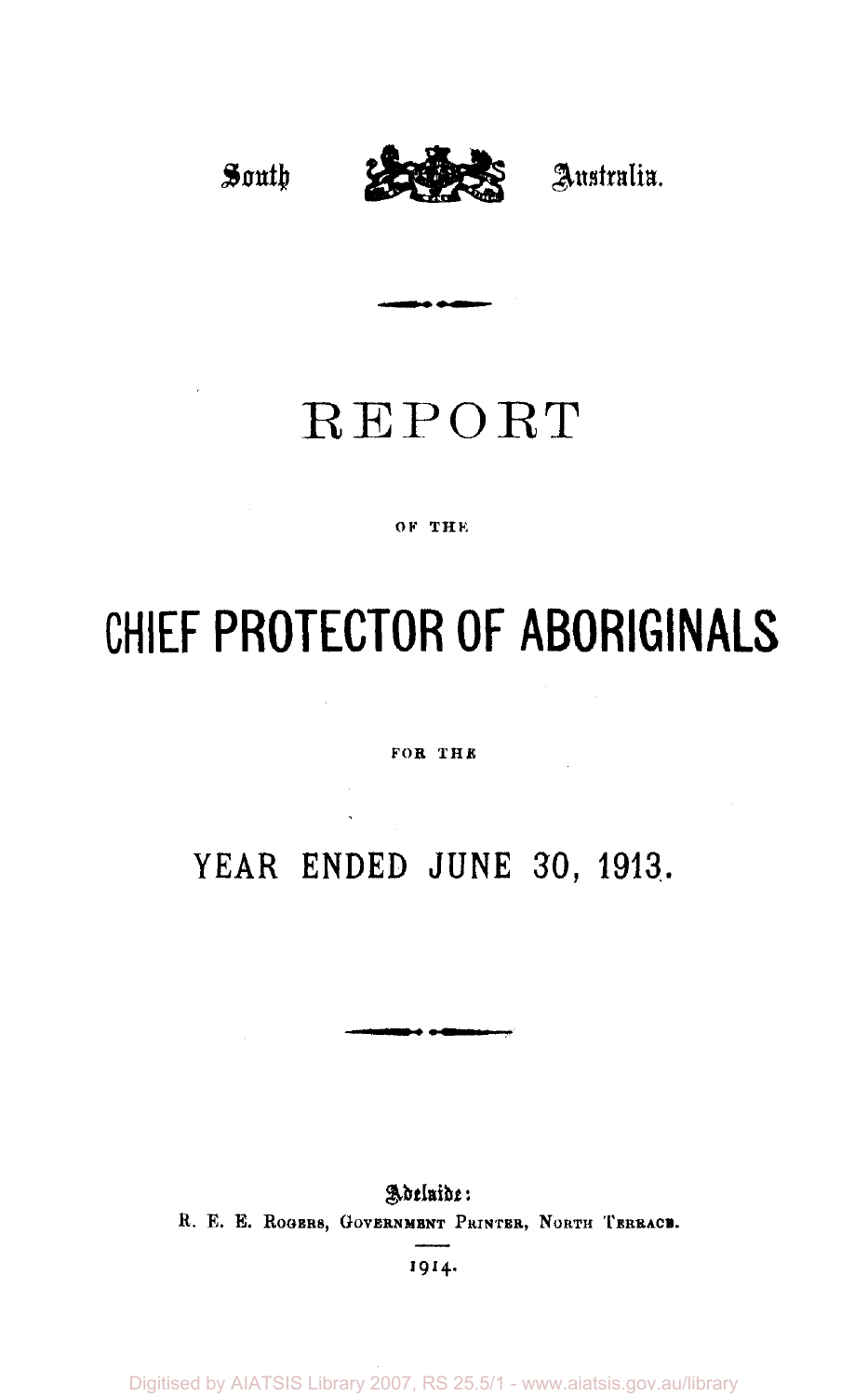

Aboriginals Department, Adelaide, September 18th, 1913.

Sir—I have the honor to submit my report on the working of the Aboriginals Department for the financial year ended June 30th, 1913.

During the year a few more neglected half-caste children have been removed from the blacks' camps and placed under the care of the State Children Department. They, and those previously taken, are doing well and rapidly learning civilised habits and manners.

The aborigines who used to infest the city and suburbs have all been removed and placed on Point McLeay, where they are kept and provided for under the Act. They are quite happy there and behave themselves well.

POPULATION.

On June 30th, 1912, the estimated aboriginal population was—

|  |  |  |  |  |  |  |  |  |  |  |  |  |  |  | 836 |  |
|--|--|--|--|--|--|--|--|--|--|--|--|--|--|--|-----|--|
|  |  |  |  |  |  |  |  |  |  |  |  |  |  |  |     |  |

*The Births and Deaths for Year ended June 30th,* 1913.

Reported—

| Births                                      | Full-bloods, 20; half-castes, 30; total, 50, |  |  |  |
|---------------------------------------------|----------------------------------------------|--|--|--|
| $Deaths \ldots \ldots \ldots \ldots \ldots$ | Full-bloods, 48; half-castes, 11; total, 59, |  |  |  |

| Name of Station.             | <b>Blacks</b> in<br>៵<br>Number of<br>District. | Number of Half-castes<br>in District. | Total. | Children<br>Number of | Births.   | Deaths. | Cost of Station to<br>the Department<br>(including).<br>Grants-in-aid). |        |          |
|------------------------------|-------------------------------------------------|---------------------------------------|--------|-----------------------|-----------|---------|-------------------------------------------------------------------------|--------|----------|
|                              |                                                 |                                       | 368    | 136                   | 9         |         |                                                                         |        | d.       |
| Point McLeay<br>Point Pierce | 67<br>17                                        | 301<br>165                            | 182    | 83                    | 4         | 6       | 2,158<br>15                                                             | 0<br>0 | 0<br>0   |
|                              |                                                 |                                       |        |                       |           | 3       |                                                                         |        |          |
| Killalpaninna                | 115                                             | 14                                    | 129    | 23                    | 3         |         | 160                                                                     | 0      | 0        |
| Koonibba<br>.                | 81                                              | 47                                    | 128    | 43                    | $\dot{2}$ |         | 231                                                                     | 0      | 0        |
| $Total$                      | 280                                             | 527                                   | 807    | 285                   | 18        | 11      | £2,564                                                                  | 0      | $\bf{0}$ |

MISSION STATIONS.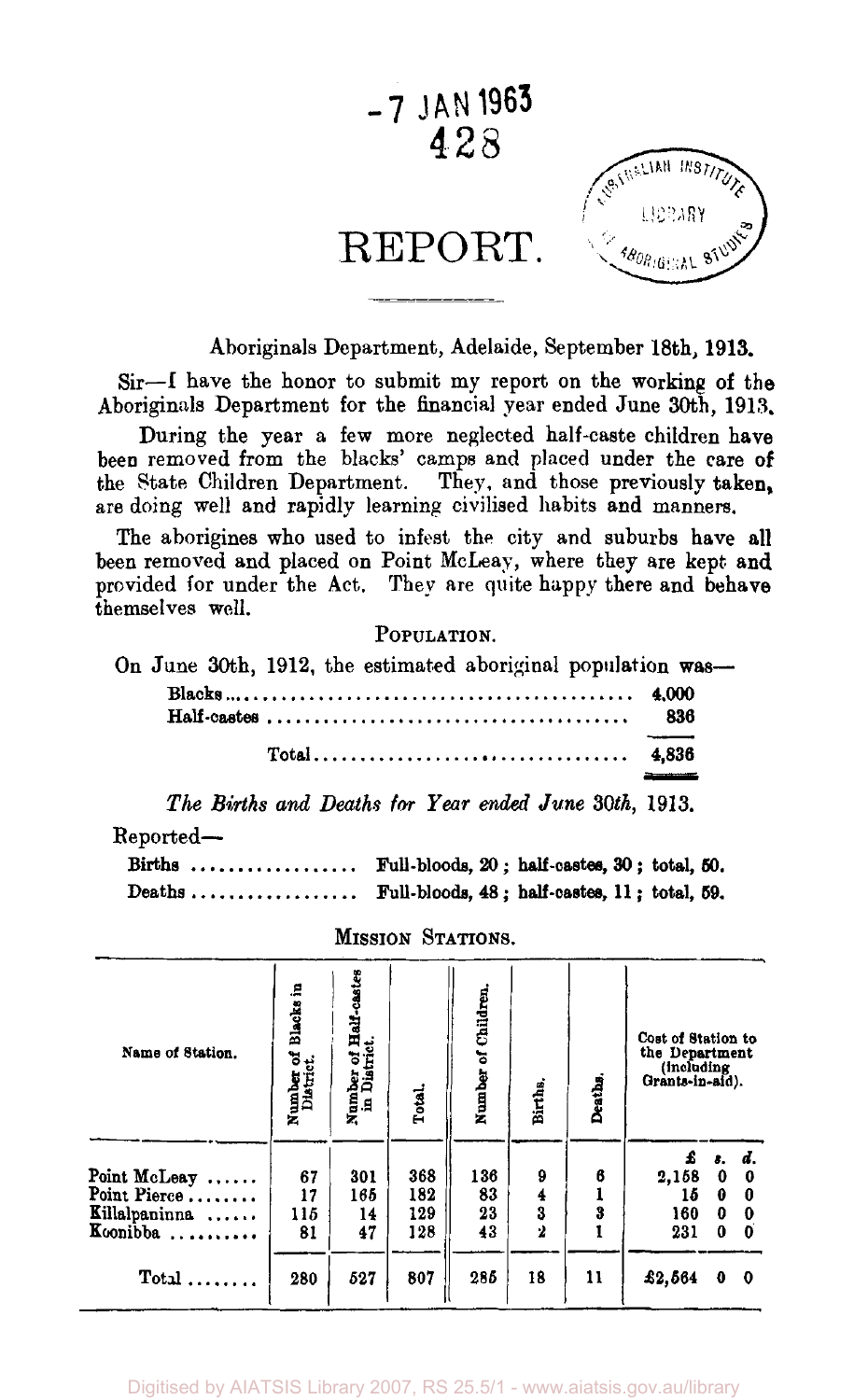'The financial returns from these stations show—

|                                                     | $\mathbf{f}$ $s$ , $d$ . |  |  |
|-----------------------------------------------------|--------------------------|--|--|
| Voluntary subscriptions                             | 1.539 11 11              |  |  |
| Proceeds of produce sold (including stores) $\dots$ | 8.579 17 8               |  |  |
| Wages paid to aborigines                            | 3.376 11 8               |  |  |

#### CRIME RECORD FOR YEAR.

The number of aborigines convicted for the year was—

| $-66$  |  |
|--------|--|
|        |  |
| $\sim$ |  |
| 66     |  |
|        |  |
|        |  |

The number of persons convicted for supplying liquor to aborigines was six.

The amount voted by Parliament for the year was £7,750, and the amount expended was--£ *s. d.* 

|                                                                                                      | ı         | 8.       | α. |
|------------------------------------------------------------------------------------------------------|-----------|----------|----|
| Rations, blankets, clothing, $\&c$                                                                   | $2.667\,$ | 15       | 7  |
| Grant-in-aid to Aborigines Friends Association                                                       | 1,000     | 0        | 0  |
| Repairs buildings, Aborigines Friends Association                                                    | 35        | 0        | 0  |
|                                                                                                      | 400       | 5        | 7  |
| Medical attendance and medicines                                                                     | 172       | 9        | R  |
| Burials of aboriginals                                                                               | 34        | 19       | 6  |
| Transport and agency charges                                                                         | 598       | 8        | 0  |
| Telephone charges $\ldots \ldots \ldots \ldots \ldots \ldots \ldots \ldots$                          | 5         | 3        | 7  |
| Postage stamps and telegrams $\dots\dots\dots\dots\dots\dots$                                        | 13        | 0        | 0  |
|                                                                                                      | 19        | 16       | 8  |
| Donation to Adelaide Hospital                                                                        | 10        | 10       | 0  |
| Clerical services in Protector's Office, Port Augusta                                                | 12        | Ū        | 0  |
| Cost of boats and guns for aboriginals, and repairs                                                  | 70        | 2        | 6  |
| Firewood for old, sick, and infirm aboriginals $\dots$                                               | 12        | $\bf{2}$ | 0  |
| Sundries and travelling expenses                                                                     | 55        | 0        | 0  |
| Rent paid for land for Point McLeay Mission                                                          |           | 43 12    | 0  |
| Law costs $\dots\dots\dots\dots\dots\dots\dots\dots\dots\dots\dots\dots\dots\dots$                   | 0         | -10      | 0  |
| Meals and beds supplied to sick and destitute abori-<br>ginals and neglected half-caste and quadroon |           |          |    |
| children                                                                                             | 47        | 7        | 6  |
| Loans to aboriginals (secured by bill of sale)                                                       | 35        | 0        | O  |
| Balance to revenue                                                                                   | 2,516 17  |          | 7  |
|                                                                                                      | £7,750    | 0        | 0  |
|                                                                                                      |           |          |    |

The amount of recoup to revenue was £477 18s. 1d.